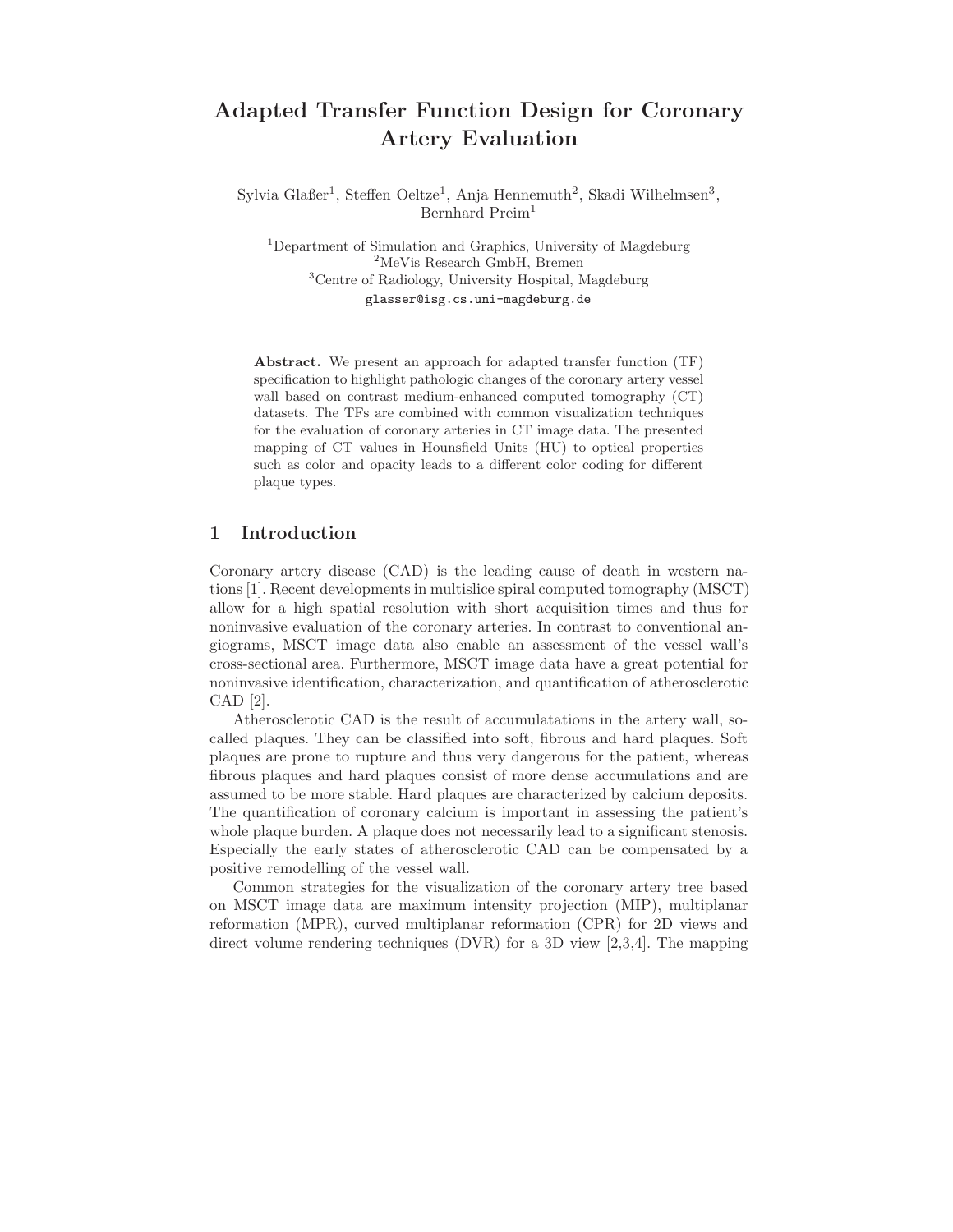from CT values in Houndsfield Units (HU) to optical properties such as color and opacity is described by a transfer function (TF). The windowing function, which is a special instance of a TF, maps an interval of HU values to gray values. The user can manipulate the interval's width and center and thus influence brightness and contrast.

We will present visualization techniques that facilitate a visual separation of hard plaques and highlight the coronary artery wall including soft and fibrous plaques. In contrast to the method presented by Wesarg et. al [5] we also account for non-stenotic plaque deposits. Due to varying HU values of the bloodpool caused by the contrast medium, the TFs have to be adapted to each dataset.

# **2 Materials and Methods**

We developed our techniques based on 12 contrast medium-enhanced MSCT coronary angiograms from a 64-slice scanner (Siemens Sensation 64). For each dataset the segmentation of the coronary artery lumen [6] and the skeleton of the segmentation result were available. For the TF specification the mean density and standard derivation of the bloodpool (μ*blood*, σ*blood*) and the vessel wall  $(\mu_{wall}, \sigma_{wall})$  have to be approximated.

**Approximation of blood density values.** The segmentation result primarily consists of voxels representing the contrast medium-enhanced blood and is used for the approximation of the blood density distribution. Because of other densities originating from surrounding tissue or interpolation issues, μ*blood* and σ*blood* could not be directly derived from the segmentation. The approximation therefore is carried out by means of an iterative reduction of a cost function. Costs are defined as differences between the approximated normal distribution and the distribution of all segmented voxels. Results for  $\mu_{blood}$  and  $\sigma_{blood}$  indicate that the mean density of the blood strongly differs for each dataset. Thus, a static threshold for a separation of hard plaques from blood is not applicable. We use a threshold s, similar to the threshold of the Agatston score  $[7]$ . To avoid overestimation, which may arise due to artifacts or contrast medium accumulation in small branches, we define s as  $s = \mu_{blood} + 3\sigma_{blood}$ .

**Approximation of vessel wall density values.** The approximation of the vessel wall density values is based on the evaluation of a coronary artery segment and its skeleton. The vessel wall of this segment is analyzed by means of intensity profile volumes (IPV). The IPV calculation is carried out in 4 steps (see Fig. 1):

- 1. Selection of a long, non-branching segment of the coronary artery tree. The selection is carried out by traversing the skeleton of the segmentation.
- 2. The real vessel centerline is approximated by the segment skeleton.
- 3. For each skeleton voxel, n rays perpendicular to the skeleton are casted.
- 4. The rays are sampled and the sampled intensities are saved in the IPV.

After the IPV extraction, the vessel wall densities can be approximated. For each skeleton voxel, the sampled intensities representing the vessel wall will appear as vertical structures in a slice of the IPV (see Fig. 1(b)). The IPV is slicewise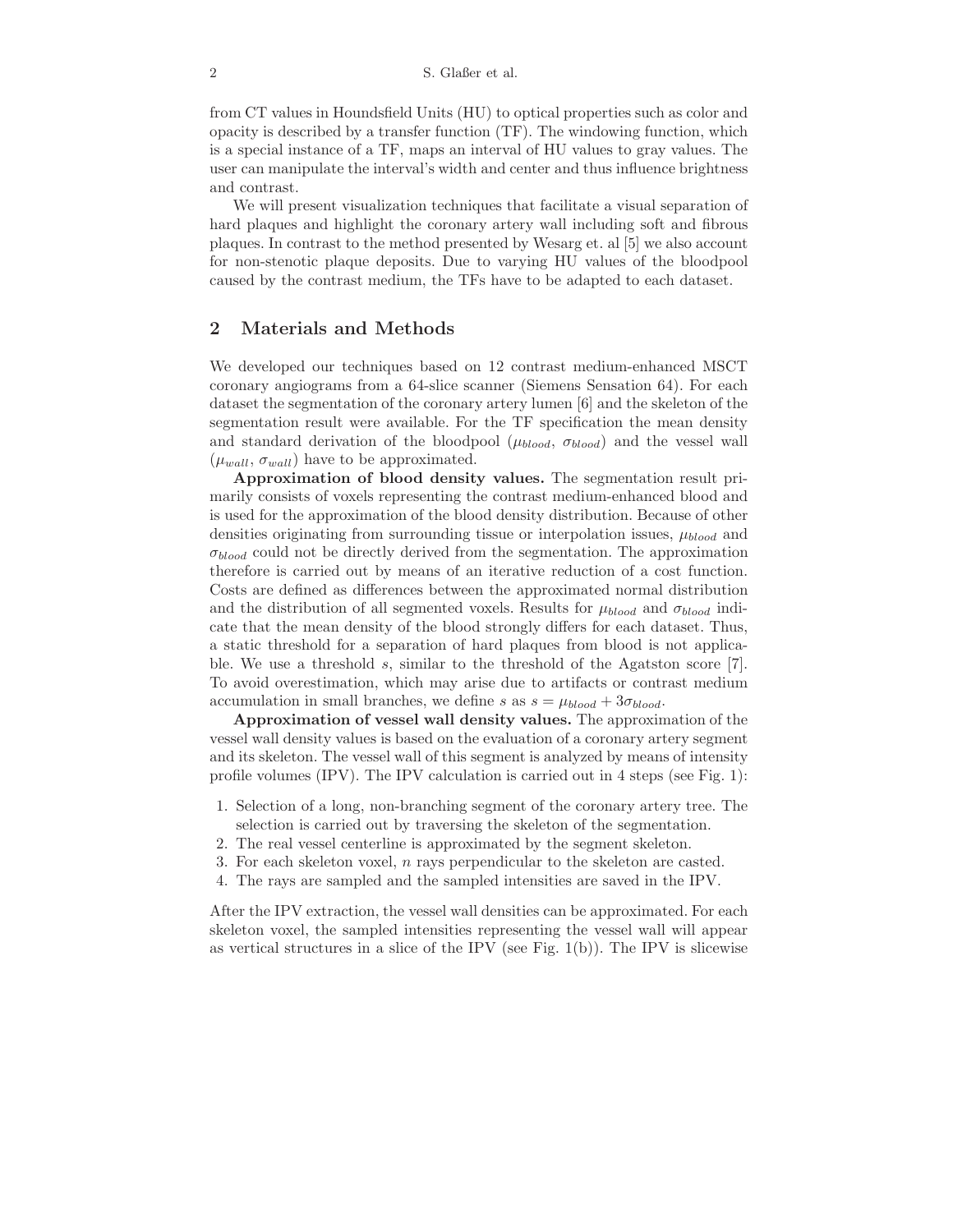convoluted with a Gaussian and a Sobel filter. The convolutions are followed by a search for vertical structures to obtain a sample of vessel wall intensities. Based on this sample,  $\mu_{wall}$  and  $\sigma_{wall}$  is calculated.



**Fig. 1.** Extraction of a slice of the intensity profile volume (IPV). For each voxel *<sup>v</sup>* of the skeleton of a vessel segment, *n* (e.g. 6) rays perpendicular to the centerline are casted (a). Along the rays, intensities are sampled and saved in a slice of the IPV (b). A cross-section of an ideal vessel (white) and the vessel wall (light gray) with surrounding tissue (dark gray) leads to vertical structures in the IPV slice for *v*. The IPV has as many slices as the number of centerline voxels.

**TF specification.** We developed two TFs, the  $TF_{2D}$  and the  $TF_{3D}$ , for 2D and 3D visualizations. They differ only in the interval size of the vessel wall densities. We use  $\mu_{wall} \pm \sigma_{wall}$  for the  $TF_{3D}$  and  $\mu_{wall} \pm 2\sigma_{wall}$  for the  $TF_{2D}$ . This is motivated by a possible occlusion of inner structures of the vessel wall in 3D visualizations. Therefore, we also use smaller opacity values for the vessel wall for the  $TF_{3D}$  than for the  $TF_{2D}$ . In comparison, the vessel wall and hard plaques are mapped to higher opacity values, whereas absolute transparency is assigned to the surrounding tissue and the contrast medium-enhanced blood.

We intuitively use colors from beige to white for hard plaques, since these structures usually appear white or light gray in conventional CT-displays. For the vessel wall, we employ a color scale from blue over red to green to provide high contrasts for the visualization of different plaque deposits and thus different densities in the vessel wall.

For a more intuitive view, the  $TF_{2D}$  is combined with the windowing TF. The user can now choose interesting HU value intervals by manipulating the parameters of the windowing TF. The CPR and MPR view as well as the 3D spatial variation of the coronary artery tree are linked with each other. On the one hand, the user can traverse the CPR view with the correspondending MPR view being updated. On the other hand, it is possible to pick an interesting vessel part in the 3D view with the other views being updated accordingly. The presented techniques have been integrated in the MeVisLab platform (www.mevislab.de).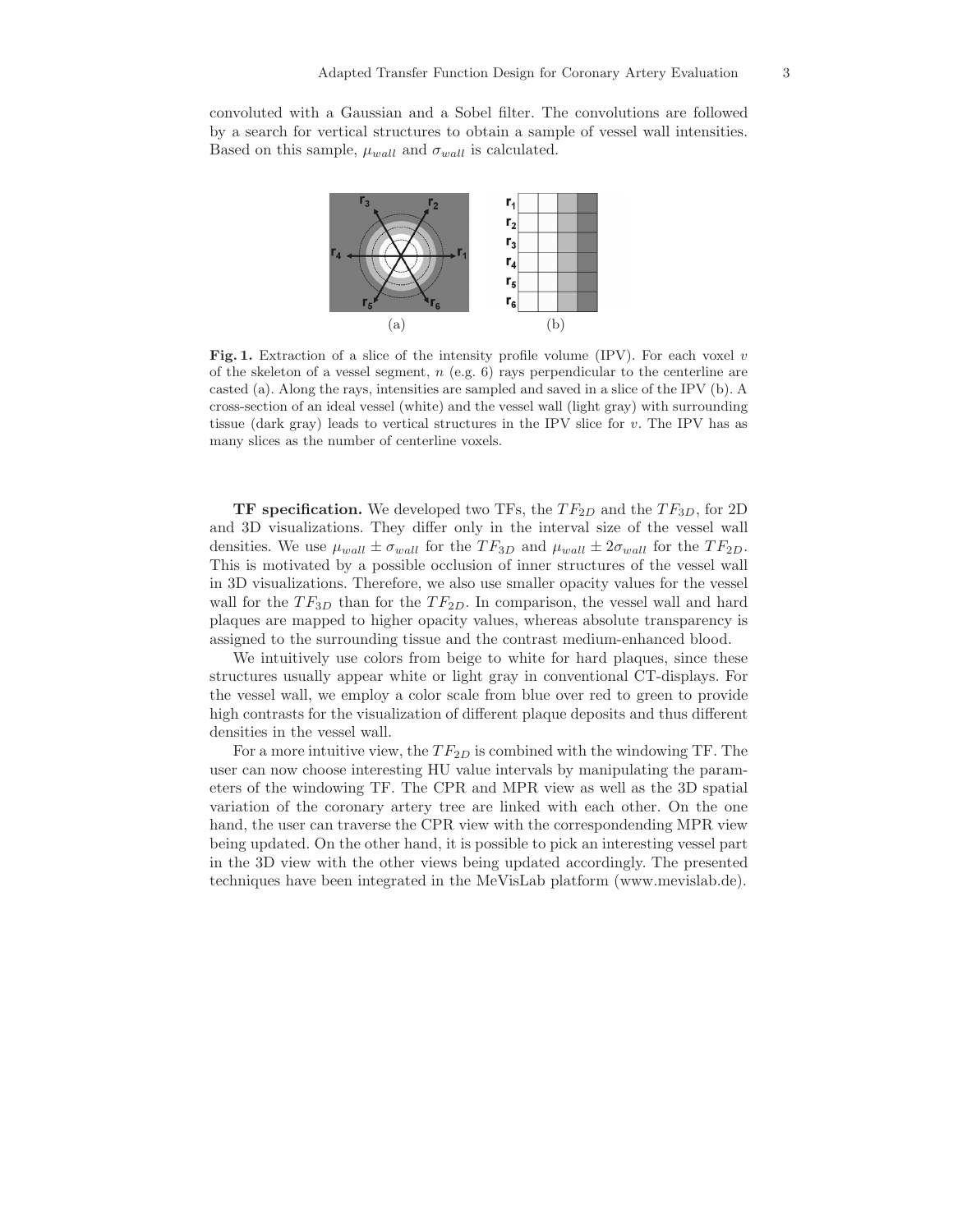# **3 Results**

For each of the 12 datasets, we created adapted TFs based on the specific parameters  $\mu_{blood}, \sigma_{blood}, \mu_{wall}$  and  $\sigma_{wall}$ . We combined the adapted TFs with common 2D and 3D visualizations (see Fig. 2). Our method highlights not only stenotic plaque deposits, but also displays smaller plaques without a significant stenosis.

3D visualizations show the spatial variation of the coronary artery tree and indicate the patient's whole plaque burden by highlighting all hard plaques (see Fig.  $2(a)$ ). In the combined CPR-MPR view, the plaques are highlighted with different colors depending on the plaque type (see Fig. 2(b)).

The methods and visualizations were discussed with an experienced radiologist. First comparisons between conventional views and the  $TF_{2D}$  and  $TF_{3D}$ color coded visualizations indicate, that hard plaques, especially smaller ones, can be better detected in the colored view. Furthermore, the color coding of the vessel wall with different colors for fibrous and soft plaque deposits gives indications about the plaque type. An absolute identification is impossible due to overlapping density intervalls of these types [8].

### **4 Discussion**

We presented a method for the visualization of the coronary artery wall and atherosclerotic plaque based on adapted TFs. Our method highlights hard plaques and soft and fibrous plaques by color coding of the vessel wall. Also early stages of the CAD consisting of non-stenotic plaque deposits can be visualized. The adapted TFs were combined with common visualization techniques of CT coronary angiograms. An informal evaluation with one radiologist revealed that our method is a useful extension for conventional CT coronary angiogram evaluation.

Problems arise due to the local vessel wall density approximation. Falsifications in MPR views of other segments could be observed in 2 datasets. Potential improvements are the individual creation of a local TF for each vessel segment or a global approximation of the vessel wall density. The highlighting of dense structures such as hard plaques leads to the highlighting of coronary stents as well. A further improvement of the visualization could be the segmentation of stents in a preprocessing step.

**Acknowledgements.** We thank Dr. Stephan Achenbach (University of Erlangen-Nürnberg, Germany) for providing the image data and MeVis Research for providing advanced MeVisLab features.

# **References**

- 1. American Heart Association. Heart Disease and Stroke Statistics 2007 Update. Circulation. 2007;115:e69–e171.
- 2. Schoepf UJ, Becker CR, Ohnesorge BM, et al. CT of Coronary Artery Disease. Radiology. 2004;232(1):18–37.